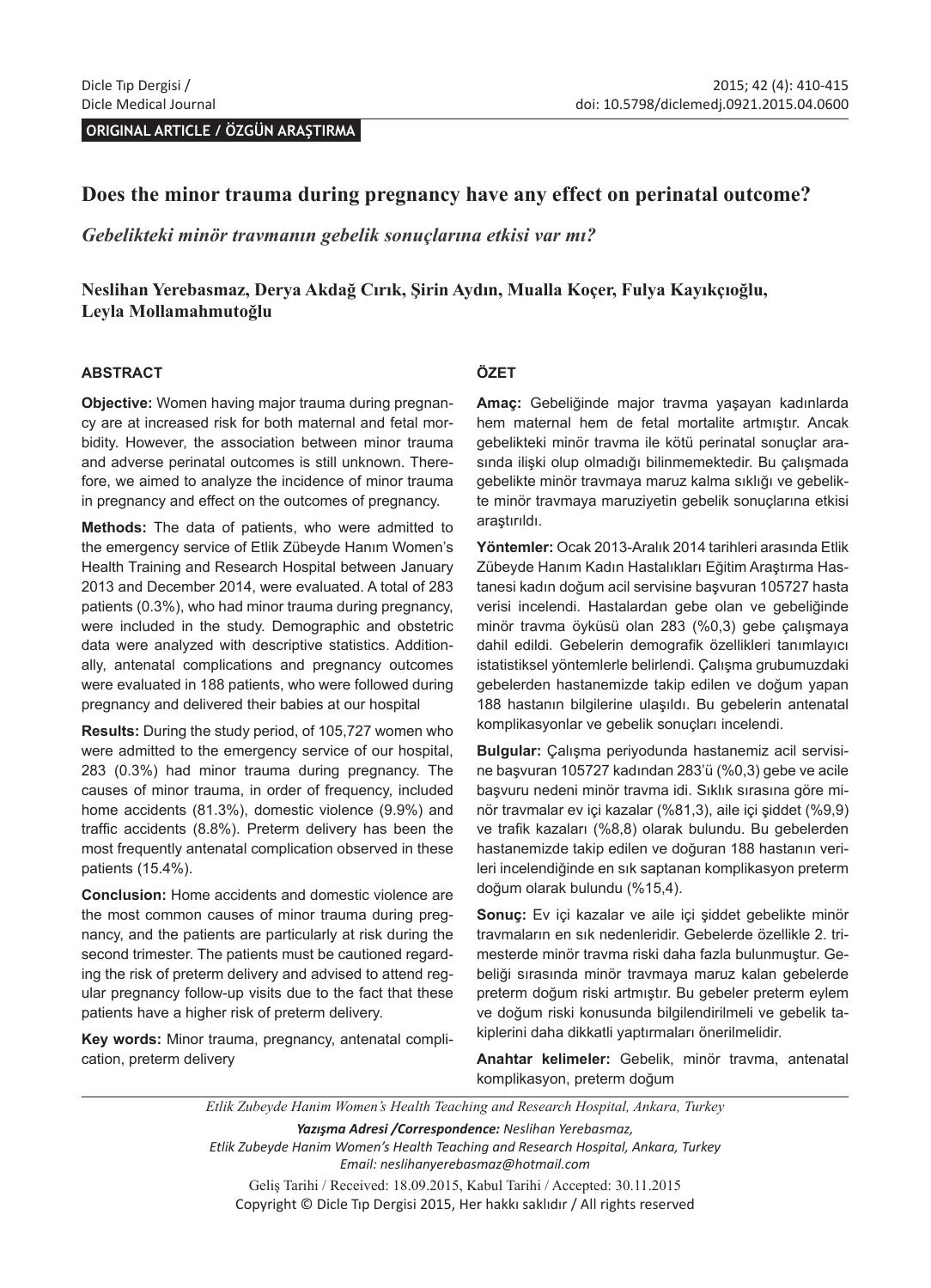# **INTRODUCTION**

Trauma is one of the most important causes of maternal mortality and morbidity of non-obstetric etiology [1, 2]. Motor vehicle accidents, falls, home accidents, and domestic violence are the most frequently encountered causes of trauma during pregnancy [3-4]. The incidence of trauma during pregnancy is 5-7%, and the majority of these injuries are minor traumas [5]. Previous studies showed that the rate of fetal loss was 40-50% in women who had severe trauma during pregnancy [6,7]. However, 90% of the injuries occurring during pregnancy are minor, while 60% to 70% of fetal losses are associated with minor trauma [3]. Although previous studies have established that the severity of trauma is directly related to the rate of fetal mortality and morbidity, minor trauma might also cause unexpected fetal loss, abortions, and pregnancy might become complicated by preterm birth or placental abruption [3,8,9].

Violence against women is a serious personal, social, and global public-health problem. The most common form is intimate partner violence (IPV) [10]. The prevalence of IPV is estimated to be 1%–11% in high resource countries and 4%–49% in low-resource countries [11,12]. These figures indicate that IPV is more common than other conditions that are routinely tested for in prenatal care [13]. such as pre-eclampsia, which is estimated to affect 3.1 % of pregnancies globally [14].

In this study, we aimed to evaluate the incidence of minor trauma including domestic violence, type of trauma, gestational age on admission, and complications encountered during pregnancy follow-up and delivery data in pregnant women, who presented to the emergency department at a tertiary gynecology and obstetrics hospital in Ankara after having minor trauma during pregnancy.

# **METHODS**

This retrospective cohort study evaluated the data of patients who presented to the emergency department at Etlik Zübeyde Hanım Women's Health Teaching and Research Hospital in Ankara between January 1, 2013 and December 31, 2014. Ethics committee approval was issued by the educational planning board of the Etlik Zübeyde Hanım Women's Health Teaching and Research Hospital.

All pregnant women, who experienced minor trauma undergo a standart follow-up protocol at the emergency room of our hospital. After obtaining detailed medical history including complications on admission, pregnancy follow-up data, type and severity of trauma, pre-defined laboratory tests (blood type and Rh factor, complete blood count, prothrombin time, partial prothrombin time, and fibrinogen) are performed following general physical examination, pelvic examination, and fetal ultrasonographic examination. In addition, cardiotocography is performed in patients above 24 weeks of gestation. All patients are advised to stay at the hospital for further follow-up.

In this study, minor trauma involving home accidents, traffic accidents and physical assault was defined as non-life-threatening trauma resulting in an admission to or follow-up at the obstetrics and gynecology clinic [15]. For the purposes of the present study, medical records of pregnant women, who present to the emergency room after sustaining minor trauma, were evaluated. Physical examination records, forensic medicine records and laboratory tests were reviewed. The following data were obtained from pregnant women, who presented to the emergency department after having minor trauma: vital signs, complaints, age, parity, gestational age, type of trauma, gestational age at ultrasonography, presence of fetal heart beat, and placental assessment. Additionally, medical records of the patients, who continued follow-up and delivered their babies at the study hospital, were evaluated. The following data were collected to evaluate pregnancy outcomes: abortions, preterm birth, antenatal complications (placenta previa, placental abruption, cord prolapse, etc.), and gestational age at delivery, mode of delivery, and gender of the fetus. Preterm delivery was defined as birth before 37 weeks of gestation [16].

# **Statistical Analysis**

The statistical analysis was conducted using the SPSS 21.0 for Windows® software (Chicago, IL, USA) program. The patients' characteristics were analyzed using descriptive statistics. The data distribution was checked with Kolmogorov - Smirnov test. Normally distributed variables were described as mean and standard deviation and categorical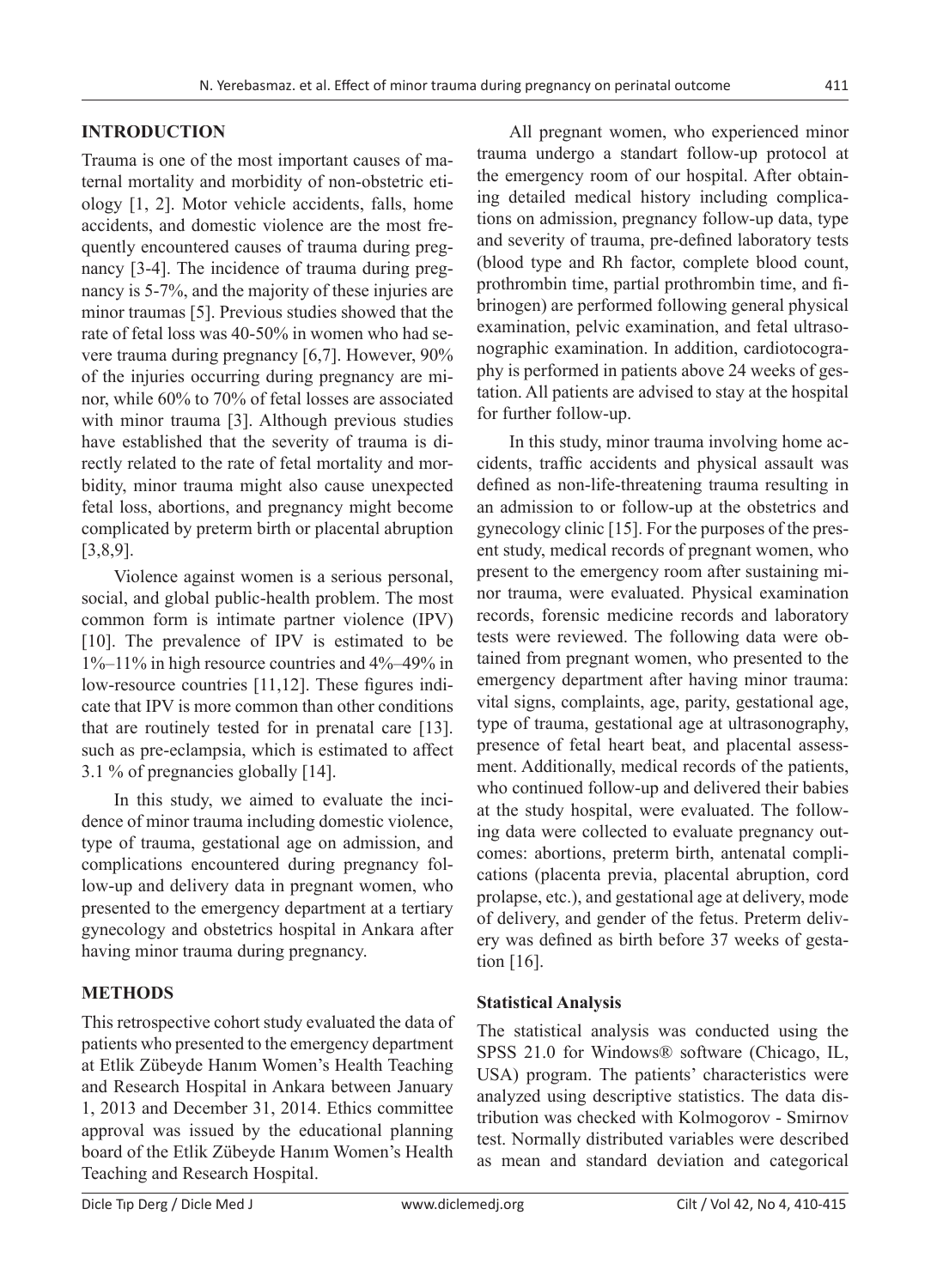variables were shown as numbers and proportions. Students' t-test, Chi-square test and Mann-Whitney U test were used to compare the variables between groups. A p value  $\leq 0.05$  was considered statistically significant.

#### **RESULTS**

A total of 105,727 patients were admitted to the emergency department of the study hospital in this period. Of all, 85,312 (80.7%) were pregnant. Of 736 (0.7%) patients who presented due to minor trauma, 283 (0.3%) pregnant women were eligible for the study. The mean age of the study group was 26.0±4.24 years (range: 19-31 years). The mean gestational age at presentation to the hospital was 22.5  $\pm$ 9.1 weeks (range: 5-39 weeks). There were no multiple pregnancy cases among these patients. All patients included in the study were hemodynamically stable and all had blunt trauma. In the study, the most common type of minor trauma was found to be home accidents (n=230, 81.3%), followed by domestic violence (n=28, 9.9%) and traffic accidents (n=25, 8.8%) in descending order of frequency. All patients, who presented to the emergency department with the complaint of minor trauma, were recommended to stay at the hospital for at least 24-hours of observation; only 52 pregnant women (18.4%) accepted hospitalization. There were four patients (1.4%) who had vaginal bleeding on admission. Two of these patients were at the 5th week of gestation, and their pregnancies were terminated with spontaneous abortion 12 and 18 hours after trauma, respectively. One of the patients with vaginal bleeding on admission delivered a live baby at the 38th weeks of gestation, and the other patient was lost from follow-up.

Of 283 patients evaluated in this study, 188 delivered their babies at the study hospital, and the remaining patients were admitted to other center for pregnancy follow-ups and delivery. The median gestational age at delivery was 24 weeks (ranging from 5 to 39 weeks) in women for whom delivery data were available. There was no placental abruption or intrauterine demise during follow-up. Twenty-nine patients experienced preterm birth (15.4%). No significant differences were found between the parameters of 188 patients that experienced preterm delivery compared to those that delivered at term and preterm (Table 1).

| <b>Characteristics of pregnants</b>          | <b>Preterm delivery</b><br>(n=29) n (%) | <b>Term delivery</b><br>$(n=159)$ n $(\%)$ | p value |  |
|----------------------------------------------|-----------------------------------------|--------------------------------------------|---------|--|
| Age (years) <sup>1</sup>                     | $24.6 + 4.7$                            | $25.5 \pm 5.1$                             | 0.40    |  |
| Gestational weeks <sup>2</sup>               | $18.5(6-35)$                            | 24 (5-39)                                  | 0.1     |  |
| Parity <sup>3</sup> :                        |                                         |                                            |         |  |
| <b>Nulliparity</b>                           | 11 (15.9)                               | 18(15.1)                                   | 0.8     |  |
| Multiparity                                  | 18 (74.1)                               | 141 (84.9)                                 |         |  |
| The gestational weeks <sup>3</sup> of trauma |                                         |                                            |         |  |
| $\leq$ 24 weeks                              | 18 (62.0)                               | 79 (49.7)                                  | 0.2     |  |
| >24 weeks                                    | 11 (12.1)                               | 80 (51.3)                                  |         |  |
| Number of patients hospitalized <sup>3</sup> | 8(27.5)                                 | 31 (19.5)                                  | 0.3     |  |
| Mode of delivery <sup>3</sup> :              |                                         |                                            |         |  |
| Cesarean section                             | 7(24.1)                                 | 66 (41.5)                                  |         |  |
| Vaginal delivery                             | 22 (75.9)                               | 93 (68.5)                                  | 0.07    |  |
| Gender of fetus <sup>3</sup> :               |                                         |                                            |         |  |
| Female                                       | 13 (44.8)                               | 79 (49.7)                                  |         |  |
| Male                                         | 16 (55.2)                               | 80 (50.3)                                  | 0.6     |  |

1 Data were analyzed with Chi-square test, 2 Data were analyzed with Mann-Whitney U test

3 Data were analyzed with Students' t-test

**Table 1.** The characteristics of pregnants who had minor trauma during pregnancy according to delivery time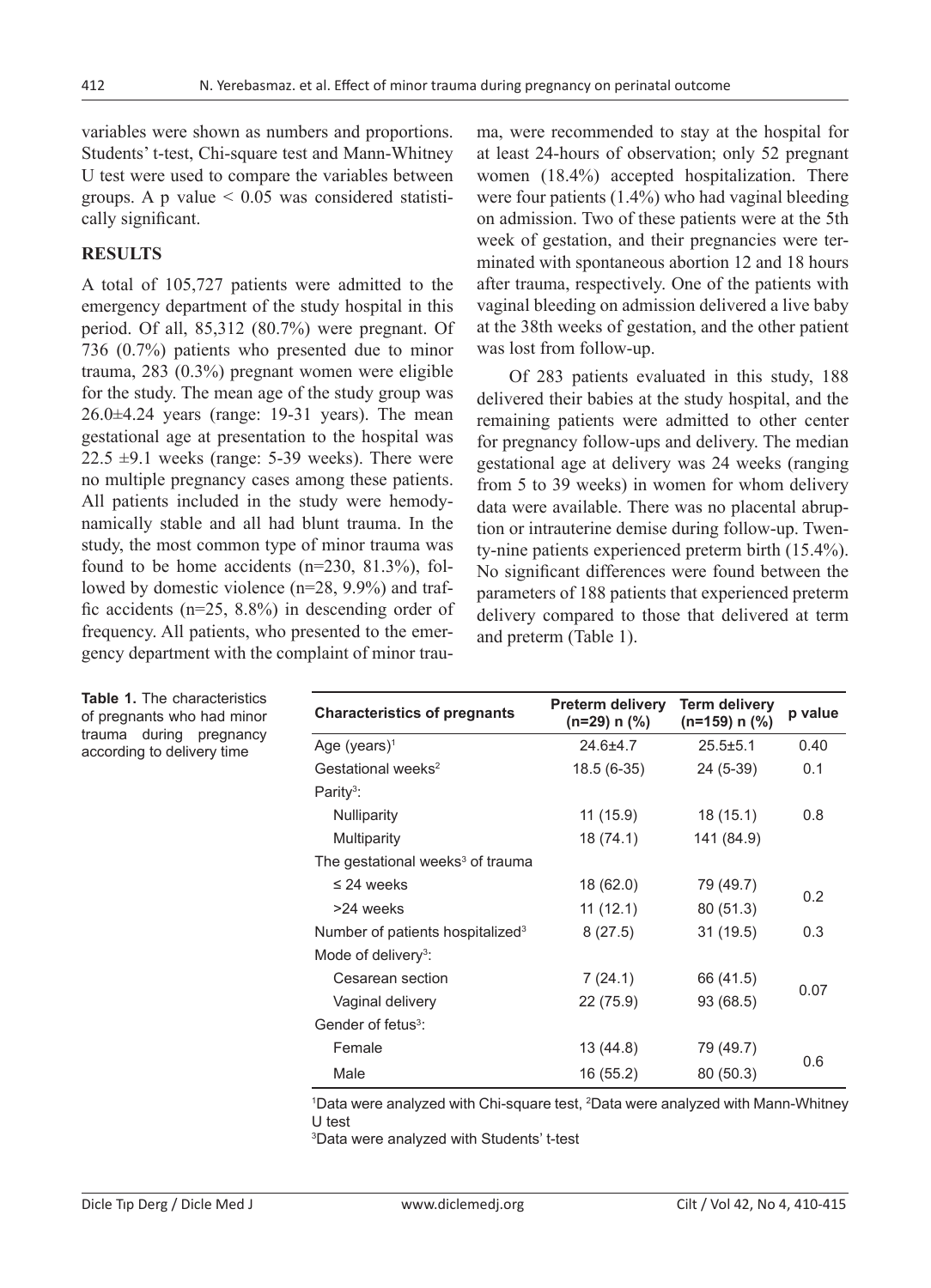The review of forensic medical reports of 28 patients who had domestic violence revealed that the women were most frequently assaulted by their husbands (n=16, 57.1%), followed by relatives of the husbands (n=8, 28.6%) and her own relatives (n=4, 14.3%) in descending order of frequency. The median age of the assaulted women was 22 years (range: 19-37 years) and the gestational week at the

**Table 2.** The perinatal outcomes of pregnant women according to the gestational weeks who had domestic violence during pregnancy (n=23)

time of the assault was found to have a wide range between five weeks and 38 weeks. Two of the assaulted women had miscarriage at the 8th weeks of gestation and six patients had preterm delivery (26.1%). None of our patients had placental abruption. Perinatal outcomes of the patients, who were subject to physical assault, are shown in Table 2.

| <b>Gestational weeks</b><br>of assault | <b>Abortion</b> | <b>Preterm delivery</b><br>$(537 \text{ weeks})$ | <b>Term delivery</b><br>$( >37$ weeks) |
|----------------------------------------|-----------------|--------------------------------------------------|----------------------------------------|
| 4-12 weeks                             |                 | $2(25.0\%)$ 1 (12.5%)                            | 5(62.5%)                               |
| 13-26 weeks                            |                 | 3(37.5%)                                         | 5(62.5%)                               |
| 27-40 weeks                            |                 | 2(28.6%)                                         | $5(71.4\%)$                            |
| Total                                  | 2(8.7%)         | $6(26.1\%)$                                      | 15 (65.2%)                             |

Percentages are given as '' row percentage''

## **DISCUSSION**

Controversial data have been published in the literature regarding pregnant women who had minor trauma during pregnancy. Although studies have demonstrated negative effect of minor trauma on the pregnancy outcomes [5,17], some studies reported no effect of minor trauma on pregnancy outcomes [15]. In the present study, home accidents and domestic violence, as being the causes of minor trauma, were more common in contrast to the findings of the studies in the literature [8,18,19]. Due to the fact that the study center is a specialized obstetrics and gynecology hospital, injured patients after motor vehicle accidents are primarily admitted to the emergency departments of hospitals that include multiple disciplines, and this may have reflected to the current study results. However, the present study found increased rate of preterm delivery consistent with the current literature [8,18,19].

Home accidents during pregnancy often involve blunt trauma and falls. The pregnant women are more likely to sustain falls during pregnancy due to orthostatic hypotension, growth of the abdomen, pelvic joint relaxation, and decreased fatigue strength, which become more prominent in the third trimester [17]. Blunt abdominal trauma is often the chief complaint of pregnant women who had minor trauma during pregnancy. In the presence of anteriorly localized placenta, blunt trauma to the abdomen may cause subclinical chronic placental abruption [18]. This may in turn result in preterm birth and delivery of a low birth weight baby. However in our study blunt trauma and falls were the most common minor traumas (n=230, 81.3%), there was no placental abruption. But 15 (6.5%) patients had preterm delivery. The follow-up protocol for these patients might be recommended closely to prevent preterm delivery.

The exposure to violence during pregnancy negatively affects both the mother and the fetus. Preeclampsia, vaginal bleeding, miscarriage, weight gain during pregnancy, hypertension and depression were found to occur more frequently in pregnant women who experience violence during pregnancy. In addition, the risks of prematurity, low birth weight, neonatal complications, fetal demise and neonatal mortality have been reported to be higher [20-22]. Because reporting the experience of domestic violence or assault is traditionally not an acceptable behavior in Turkey, and many women refrain from reporting this important problem and these cases are often present to the emergency department complaining of home accidents. The incidence of exposure to violence during pregnancy is reported to vary from 1.2% to 51% in the literature [23-24]. In the present study, 9.9% of the patients reported physical assault. However, 57% of these patients reported that they were subject to violence from their husbands, and a considerable number of patients reported violence from their own relatives (14.3%). Various studies in Turkey reported a rate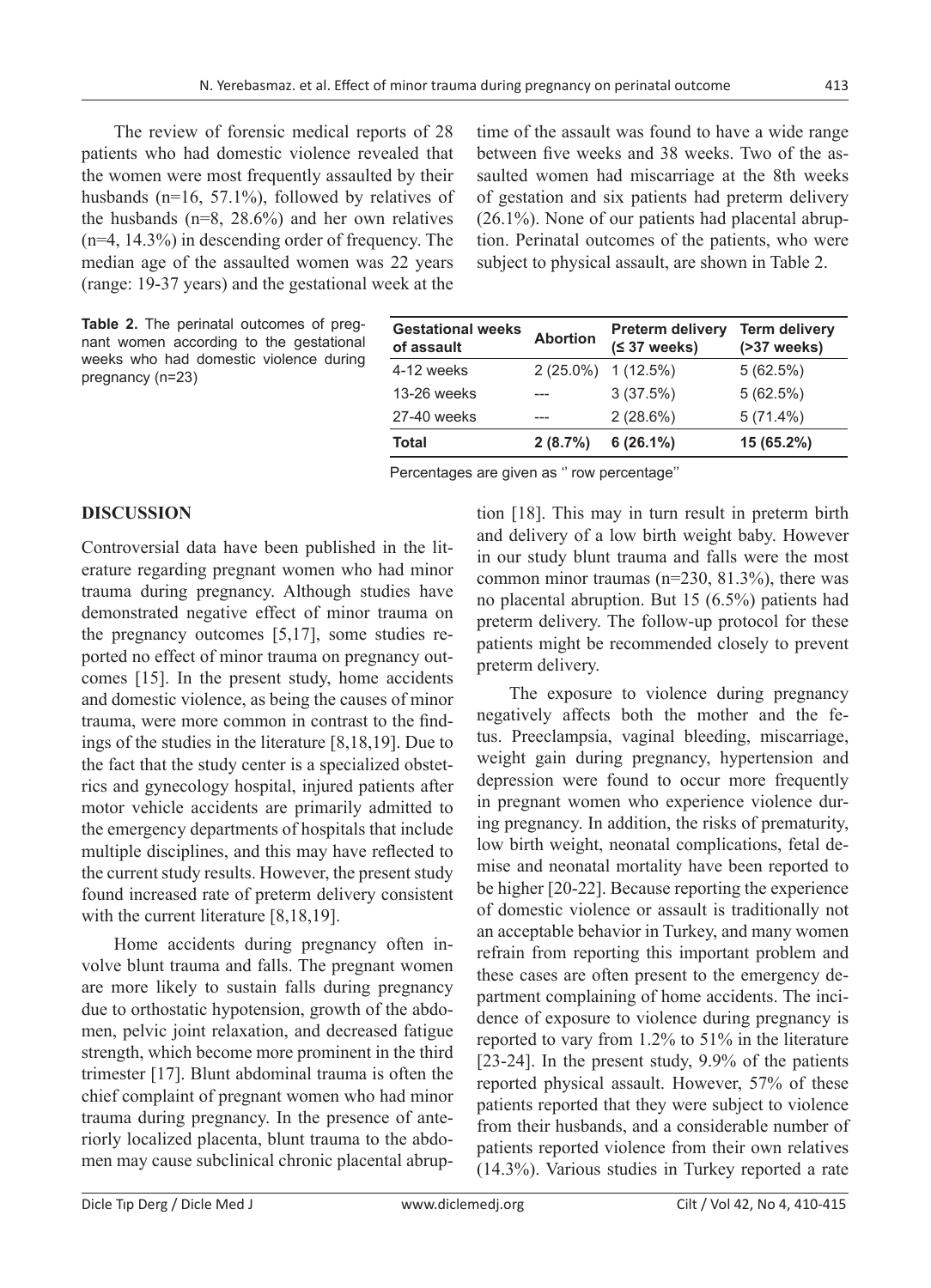of domestic violence ranging from 2.3% to 24.8% [25-26]. Incidences of preterm birth amongst women who had been exposed to violence during pregnancy was found to be 26.1% in this study, while the rate of preterm birth was 37.5% in pregnant women exposed to assault during the second trimester.

In a study by Hyde et al. that evaluated pregnant women who had motor vehicle accidents during pregnancy, injured pregnant women were found to be younger and have disobeyed traffic rules, had a lower level of education and higher rate of smokers [6]. In the present study, none of the patients were beyond 35 years of age, and the mean age of the study patients was 24 years and we had no data about educational status of the patients, therefore no speculation can be made in this regard. While the incidence of traffic accidents in our study was 8.8% (n=25), the preterm delivery rate in this group was 8%.

When pregnancy outcomes are evaluated, minor trauma was found to be associated with preterm birth, while major trauma was largely associated with preterm birth, placental abruption, uterine rupture and maternal death, particularly during the third trimester of pregnancy [8]. Fischer et al. found that the rates of fetal demise and prematurity were higher among pregnant women who were discharged after observation in the emergency department without admission to the hospital during the first and second trimester of pregnancy [17]. Kady et al. found that preterm labor rate increased by 2.7 fold, while preterm delivery rates were reported to have increased by 20% [18]. When delivery data in the U.S. is evaluated, preterm birth rates were reported to be 11.72% [27] while this rate is reported to be 5 -10% in Europe [28]. The reported rates of preterm birth in Turkey is 11.01% [29] the corresponding rate in the present study was found to be 15.4% among pregnant women that sustained minor trauma. According to this data, patients with a history of minor trauma during pregnancy can be considered to have a higher risk of preterm birth compared to women who are not in the risk group.

One of the most serious complications of minor trauma in pregnancy is fetal loss. Fischer et al. reported that the rate of fetal loss was as 0.5% [17]. We encountered a total of 6 (2.1%) cases of miscarriage following minor trauma during the first trimester

of pregnancy. Those pregnant women aborted the fetuses in the first 24 hours following the trauma. Therefore, it is important that these patients should be hospitalized for the first 24 hours. In a study by Garmi et al, 512 pregnant women that sustained minor trauma were evaluated and no difference was reported between the control and trauma groups in terms of the rate of placental abruption [15]. Similarly, none of the patients in the present study had placental abruption or intrauterine fetal loss. But women who experienced physical violence during pregnancy were more likely than those who did not experience physical violence during pregnancy to have a perinatal mortality and neonatal mortality [30].

There are some limitations of this study. The retrospective study design and the fact that some patients were lost to follow-up after minor trauma for whom there is no further data were the main limitations. On the other hand, having significant number of patients when compared to other studies conducted in Turkey and detailed information on violence were the strengths of this study.

In conclusion, there is an increased risk of fetal loss and preterm birth particularly in the early period after minor trauma and physical violence during pregnancy. Therefore, it is important to closely observe and monitor these patients especially in the early period of having minor trauma. These women must be informed of the risk of preterm delivery and placed on follow-up.

## **REFERENCES**

- 1. Cannada LK, Pan P, Casey BM, et al. Pregnancy outcomes after orthopedic trauma. J Trauma 2010; 69:694–698.
- 2. Grossman NB. Blunt trauma in pregnancy. Am Fam Physician 2004; 70:1303-1310.
- 3. Murphy NJ, Quinlan JD. Trauma in pregnancy: assessment, management, and prevention. Am Fam Physician 2014; 10:717-722.
- 4. Mendez-Figueroa H, Dahlke JD, Vrees RA, Rouse DJ. Trauma in pregnancy: an updated systematic review. Am J Obstet Gynecol 2013; 209:1- 10.
- 5. Cahill AG, Bastek JA, Stamilio DM, et al. Minor trauma in pregnancy—is the evaluation unwarranted? Am J Obstet Gynecol. 2008; 198:208.e1-5.
- 6. Hyde LK, Cook LJ, Olson LM, et al. Effect of motor vehicle crashes on adverse fetal outcomes. Obstet Gynecol 2003; 102:279-286.